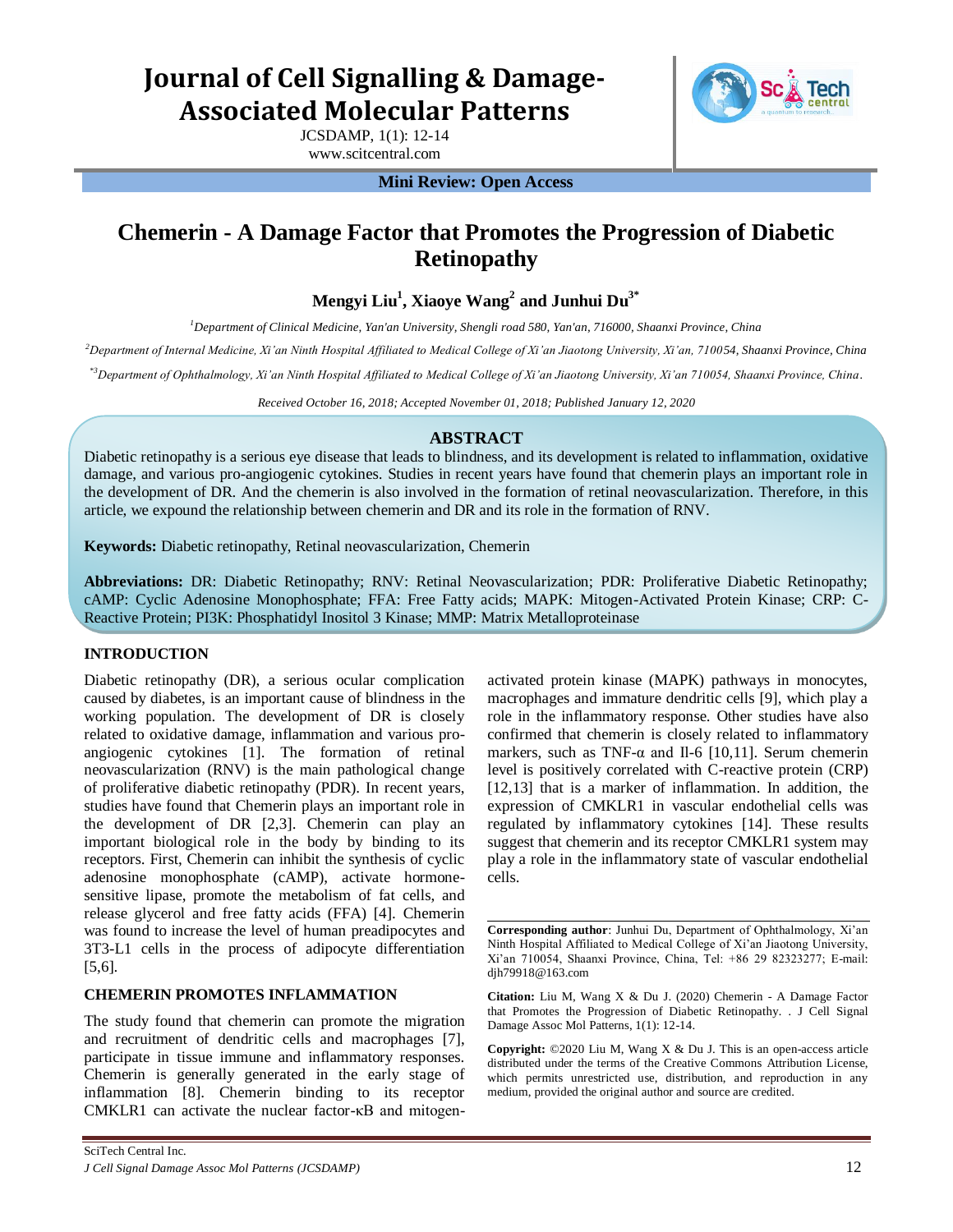#### **CHEMERIN IS INVOLVED IN OXIDATIVE STRESS**

In human vascular endothelial cells, chemerin can increase the production of mitochondrial ROS [15]. The increase of ROS can increase the level of oxidative stress, thus aggravating oxidative damage. The generation of chemerinrelated ROS can be reduced by using shRNA to knock out chemerin receptors or by using anti-oxidative therapy targeting mitochondria [15]. Another study found that chemerin is closely related to 8-isoprotaglandim F2 (8-isopgf2), which is an indicator of oxidative stress process [16]. Chemerin can improve oxidative stress response [9] and is negatively correlated with HDL-linked paraoxonase-1 enzyme in the body. Thus, chemerin plays an important role in oxidative stress [17].

#### **CHEMERIN PROMOTES NEOVASCULARIZATION**

Recent studies have also found that chemerin is involved in the formation of neovascularization [18]. Chemerin and its receptor CMKLR1 system under the condition of the inflammation can promote cell migration [7]. Chemerin can induce the formation of neovascularization in human endothelial cells and promote the endothelial cells migration and tube formation, and activate endothelial cells gelatinases (MMP-2/-9) and phosphatidyl inositol 3 kinase (PI3K)/AKT and MAPK pathways, these are the key mechanism of angiogenesis and cell survival [19]. Chemerin can promote angiogenesis through inflammatory pathways. The early stage of inflammatory can stimulate the mobilization and homing of endothelial progenitor cells, proliferate and differentiate into mature endothelial cells, which is helpful to repair the injury induced by the inflammatory and promote the formation of neovascularization [20]. Matrix metalloproteinase-2 (MMP-2) and Matrix metalloproteinases-9 (MMP-9) play an important role in angiogenesis,which can degradate collagen type IV extracellular matrix, prompting the extracellular matrix remodeling and cell migration [21,22]. Chemerin can induce the MMP-2 and MMP-9 and then promote vascular endothelial cell regeneration [19]. Chemerin can promote angiogenesis in a dose-dependent manner [18]. Therefore, chemerin may promote neovascularization in many ways.

In previous studies, it was found that the expression of chemerin was increased in the serum of patients with diabetic retinopathy, especially in the patients with PDR [2]. Some scholars also found that the expression of chemerin in the intraocular fluid of PDR patients was significantly increased [3]. And chemerin plays a key role in angiogenesis *in vitro* [19], it can significantly promote the proliferation, migration and tube formation of retinal endothelial cells [23]. Therefore chemerin may play an important role in the pathogenesis of diabetic retinopathy by promoting inflammatory, oxidative stress and angiogenesis.

#### **REFERENCES**

- 1. Al-Kharashi AS (2018) Role of oxidative stress, inflammation, hypoxia and angiogenesis in the development of diabetic retinopathy. Saudi J Ophthalmol.
- 2. Du J, Li R, Xu L, Ma R, Liu J, et al. (2016) Increased serum chemerin levels in diabetic retinopathy of type 2 diabetic patients. J Curr Eye Res 41: 114-120.
- 3. Li J, Hu WC, Song H, Lin JN, Tang X (2016) Increased vitreous chemerin levels are associated with proliferative diabetic retinopathy. J Ophthalmol 236: 61-66.
- 4. Roh SG, Song SH, Choi KC, Katoh K, Wittamer V, et al. (2007) Chemerin - A new adipokine that modulates adipogenesis via its own receptor. J Biochem Biophys Res Commun 362: 1013-1018.
- 5. Goralski KB, Mccarthy TC, Hanniman EA, Zabel BA, Butcher EC, et al. (2007) Chemerin, a novel adipokine that regulates adipogenesis and adipocyte metabolism. J Biol Chem 282: 28175-28188.
- 6. Takahashi M, Takahashi Y, Takahashi K, Zolotaryov FN, Hong KS, et al. (2008) Chemerin enhances insulin signaling and potentiates insulin-stimulated glucose uptake in 3T3-L1 adipocytes. J FEBS Lett 582: 573- 578.
- 7. Parolini S, Santoro A, Marcenaro E, Luini W, Massardi L, et al. (2007) The role of chemerin in the colocalization of NK and dendritic cell subsets into inflamed tissues. J Blood 109: 3625-3632.
- 8. Wittamer V, Bondue B, Guillabert A, Vassart G, Parmentier M, et al. (2005) Neutrophil-mediated maturation of chemerin: A link between innate and adaptive immunity. J Immunol 175: 487-493.
- 9. Bozaoglu K, Bolton K, Mcmillan J, Zimmet P, Jowett J, et al. (2007) Chemerin is a novel adipokine associated with obesity and metabolic syndrome. J Endocrinol 148: 4687-4694.
- 10. Yamamoto T, Qureshi AR, Anderstam B, Heimbürger O, Bárány P, et al. (2010) Clinical importance of an elevated circulating chemerin level in incident dialysis patients. J Nephrol Dial Transplant 25: 4017-4023.
- 11. Lehrke M, Becker A, Greif M, Stark R, Laubender RP, et al. (2009) Chemerin is associated with markers of inflammation and components of the metabolic syndrome but does not predict coronary atherosclerosis. J Eur J Endocrinol 16: 339-344.
- 12. Hu W, Feng P (2011) Elevated serum chemerin concentrations are associated with renal dysfunction in type 2 diabetic patients. J Diabetes Res Clin Pract 91: 159-163.